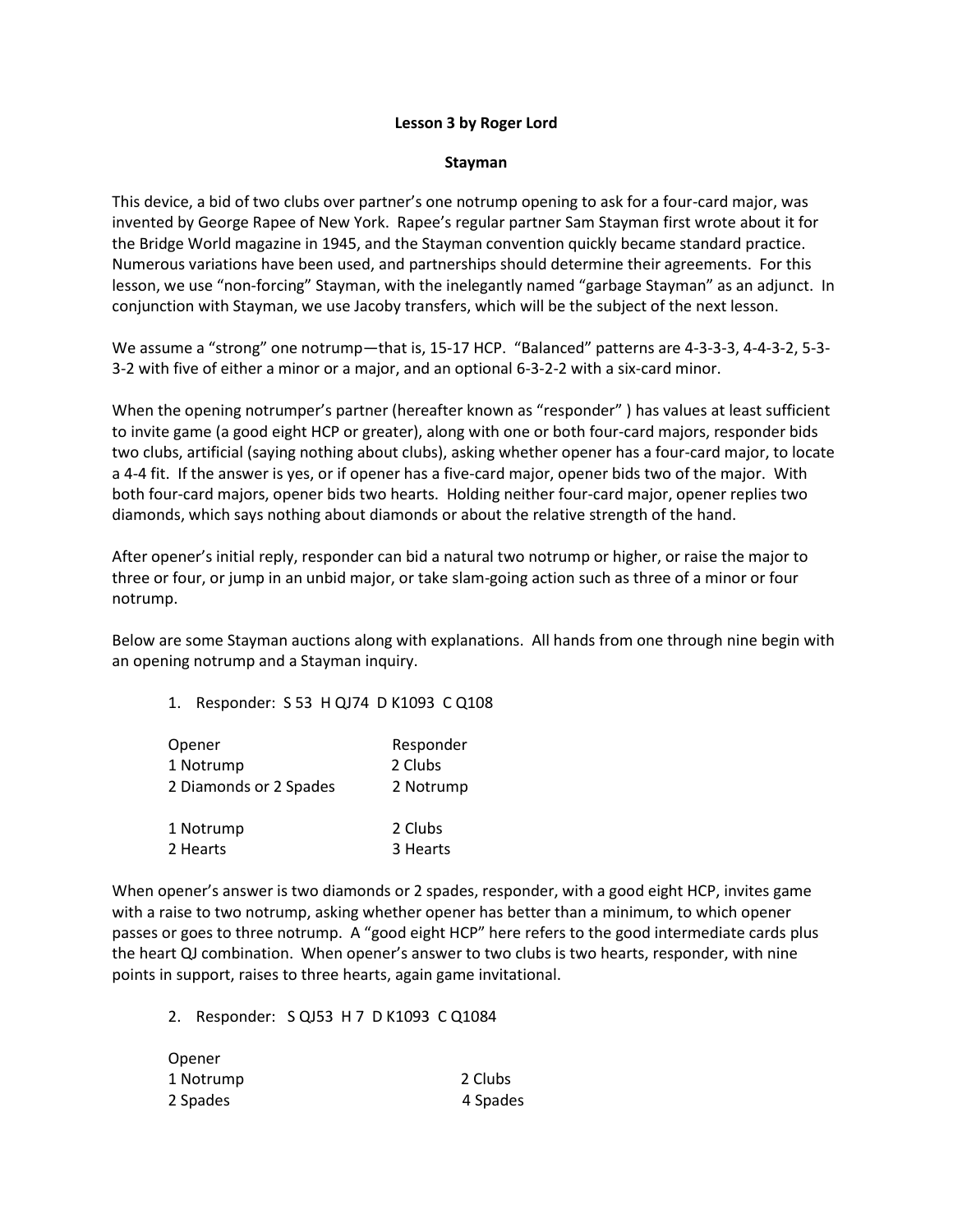| . Or | 1 Notrump | 2 Clubs  |
|------|-----------|----------|
|      | 2 Hearts  | 2 Spades |

After opener answers with two spades, the value of responder's hand increases to 11 points in support, enough for a leap to four spades. After opener answers with two hearts, responder rebids two spades, which shows fewer than four hearts and exactly four spades, game invitational, non-forcing. (If responder had held four hearts, she would have raised hearts, and if responder had held more than four spades, she would have begun with a transfer to spades –see next lesson.) Holding four spades, over the second-round two spades, opener raises responder's spades to the three or four level, depending upon the size of opener's hand. Holding fewer than four spades, opener would sign off at two notrump with a minimum or jump to three notrump with a maximum.

## 3. Responder: S A10763 H KJ54 D Q10 C 75

|    | Opener               | Responder            |
|----|----------------------|----------------------|
|    | 1 notrump            | 2 Clubs              |
|    | 2 Hearts or 2 spades | 4 Hearts or 4 Spades |
| 0r | 1 notrump            | 2 Clubs              |
|    | 2 Diamonds           | 3 Spades             |

Responder, with a game forcing hand, searches for a fit in either major. When the answer to Stayman is two hearts or two spades, responder goes directly to game in the major. Over a two diamond answer, responder jumps to three spades, which is forcing and shows four hearts and five or more spades. The opener now bids three notrump with 2 spades, or raises to four spades with three-card support.

4. Responder: S KQ86 H AJ107 D A5 C Q93

| Opener     | Responder |
|------------|-----------|
| 1 Notrump  | 2 Clubs   |
| 2 Diamonds | 4 Notrump |

Responder's second bid, four notrump, is "quantitative" (not Blackwood), meaning that it is natural, non-forcing and invitational to slam. Opener now passes with a minimum, or makes another natural bid with a better hand. For example, over one notrump—two clubs—two diamonds—four notrump, opener may bid five clubs to show a club suit and search for a superior slam if responder fits clubs.

5. Responder : S KQ86 H A107 H A C Q10932

| Opener                 | Responder |
|------------------------|-----------|
| 1 Notrump              | 2 Clubs   |
| 2 Diamonds or 2 hearts | 3 Clubs   |

This hand also is worth a slam investigation. When notrumper does not answer Stayman with two spades, responder tries for a fit in clubs. The three club rebid is forcing to game and a slam try,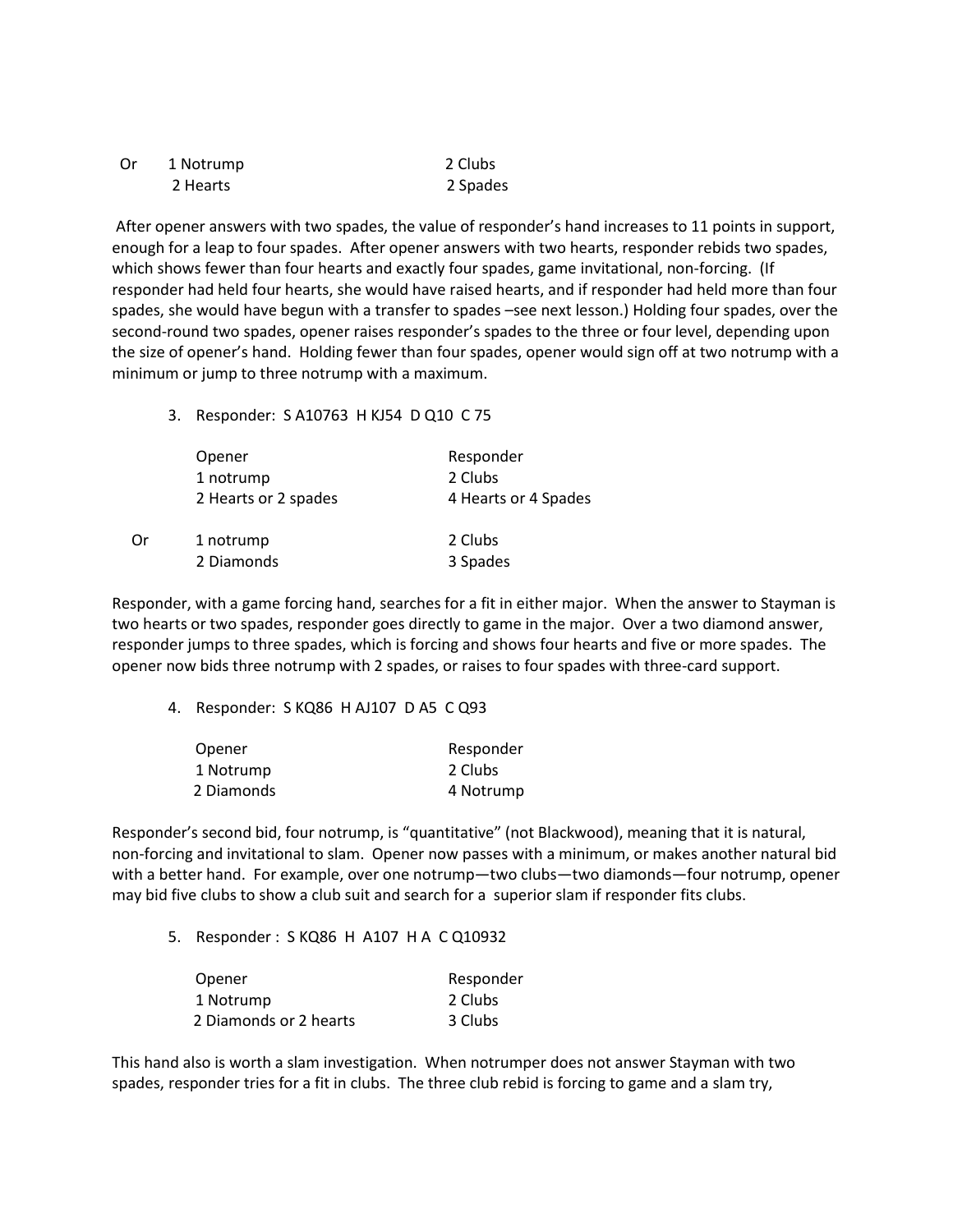guaranteeing five or more clubs and one or both four-card majors. Opener can sign off in notrump, or he can raise clubs or bid a new suit as his hand may call for.

| 6. Responder: SJ1053 HJ4 D 872 C K1083 |  |  |
|----------------------------------------|--|--|
|                                        |  |  |

|    | Opener<br>2 Notrump<br>3 Spades   | Responder<br>3 Clubs<br>4 Spades |
|----|-----------------------------------|----------------------------------|
| Or | 2 Notrump<br>3 Diamonds           | 3 Clubs<br>3 Notrump             |
| Or | 2 Notrump<br>3 Hearts<br>4 Spades | 3 Clubs<br>3 Notrump             |

Stayman is used over two notrump opening bids, as well as over a delayed notrump bid after an opening two clubs. With hand six, responder's three clubs is Stayman. Responder raises three spades to four spades. If opener's rebid is three diamonds or three hearts, responder signs off at three notrump. However, if opener has both four-card majors, having bid three hearts, she now goes to four spades, knowing that responder must have the four-card major because of the Stayman three clubs.

7. Responder: S A1092 H 87 D J874 C AJ6

| Opener    | <b>RHO</b> | Responder |
|-----------|------------|-----------|
| 1 Notrump | 2 Hearts   | 3 Hearts  |

Sometimes the opponents don't want to listen to your Stayman sequence. Suppose you have Hand 7., ready to search for a spade fit and the right game, but RHO obstructs your plan with a two heart overcall. You can recover by substituting a cuebid , three hearts, which forces the partnership to game and asks opener to bid a four-card spade suit or to revert to notrump.

8. Responder: S 10854 HJ743 D 97652 C ---

| Opener                             | Responder                    |
|------------------------------------|------------------------------|
| 1 Notrump                          | 2 Clubs                      |
| 2 Diamonds or 2 Hearts or 2 Spades | Responder will pass any bid. |

9. Responder: S J9653 H QJ754 D 10 C 54

| Opener                       | Responder |
|------------------------------|-----------|
| 1 Notrump                    | 2 Clubs   |
| 2 Diamonds                   | 2 Hearts  |
| Opener will pass or correct. |           |

8. and 9. are examples of garbage Stayman, which is an optional treatment. On 8., responder will pass any bid opener may make, including two diamonds. If responder instead were to pass one notrump, she